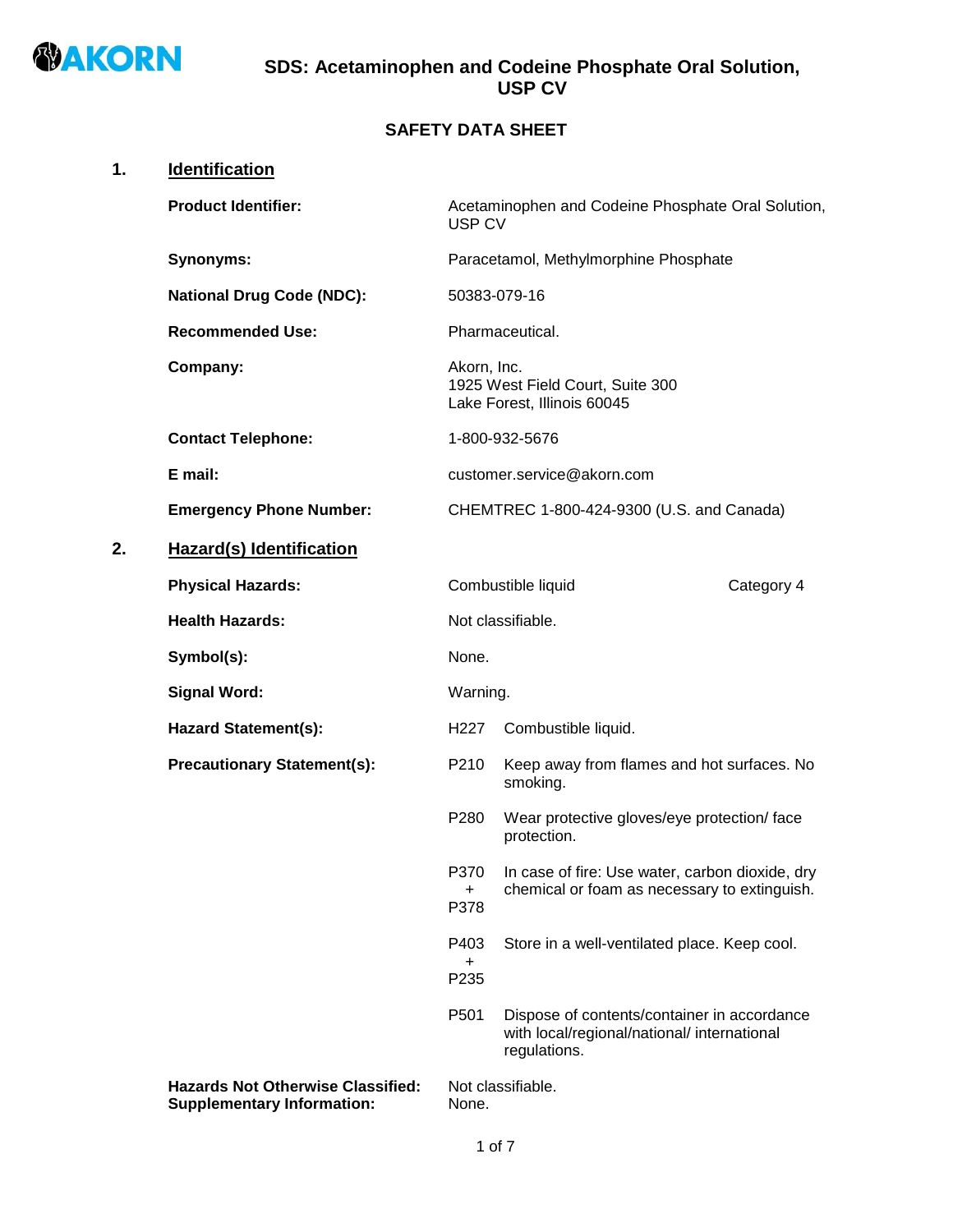

# **3. Composition/Information on Ingredients**

| <b>Chemical Name</b> | <b>CAS</b><br><b>Number</b> | <b>Synonyms</b>             | <b>Chemical Formula</b>                    | <b>Molecular</b><br>Weight | Percentage |
|----------------------|-----------------------------|-----------------------------|--------------------------------------------|----------------------------|------------|
| Acetaminophen        | $103 - 90 - 2$              | Paracetamol                 | $C_8H_9NO_2$                               | 151.16                     | 2.4%       |
| Codeine<br>Phosphate | $52 - 28 - 8$               | Methylmorphine<br>Phosphate | $C_{18}H_{21}NO_3.H_3OP_4^{\bullet}\%H_2O$ | 406.37                     | 0.24%      |

\*The formula also contains Alcohol, 7%; Artificial Cherry Flavor, Citric Acid, FD&C Yellow No. 6, Propylene Glycol, Purified Water, Saccharin Sodium, Sodium Benzoate, and Sucrose.

#### **4. First Aid Measures**

| Ingestion:                                                       | If a person vomits place them in the recovery position so<br>that vomit will not reenter the mouth and throat. Rinse<br>mouth with water. If swallowed, seek medical advice<br>immediately and show the container or label. Treat<br>symptomatically and supportively. Ensure that medical<br>personnel are aware of the material(s) involved and take<br>precautions to protect themselves.                                         |
|------------------------------------------------------------------|--------------------------------------------------------------------------------------------------------------------------------------------------------------------------------------------------------------------------------------------------------------------------------------------------------------------------------------------------------------------------------------------------------------------------------------|
| <b>Eye Contact:</b>                                              | Remove from source of exposure. Flush with copious<br>amounts of water for at least 15 minutes. If irritation<br>persists or signs of toxicity occur, seek medical attention.<br>Provide symptomatic/supportive care as necessary.<br>Ensure that medical personnel are aware of the<br>material(s) involved and are aware of precautions to<br>protect themselves.                                                                  |
| <b>Skin Contact:</b>                                             | Remove from source of exposure. Remove and isolate<br>contaminated clothing and shoes. Flush with copious<br>amounts of water for at least 20 minutes. Use soap. If<br>irritation persists or signs of toxicity occur, seek medical<br>attention. Provide symptomatic/supportive care as<br>necessary. Ensure that medical personnel are aware of<br>the material(s) involved and are aware of precautions to<br>protect themselves. |
| Inhalation:                                                      | Remove from source of exposure. Move individual(s) to<br>fresh air. Give artificial respiration if individual(s) are not<br>breathing and call emergency medical service. If signs of<br>toxicity occur, seek medical attention. Provide<br>symptomatic/supportive care as necessary. Ensure that<br>medical personnel are aware of the material(s) involved<br>and are aware of precautions to protect themselves.                  |
| <b>Protection of First-Aiders:</b><br><b>Signs and Symptoms:</b> | Use personal protective equipment (see section 8).<br>Solution is intended for human consumption under<br>guidance of a physician. Solution is not considered<br>hazardous under normal conditions.                                                                                                                                                                                                                                  |
| <b>Medical Conditions Aggravated</b><br>by Exposure:             | Product is pharmaceutical, overdose to be handled as                                                                                                                                                                                                                                                                                                                                                                                 |
|                                                                  | per instruction form a physician.                                                                                                                                                                                                                                                                                                                                                                                                    |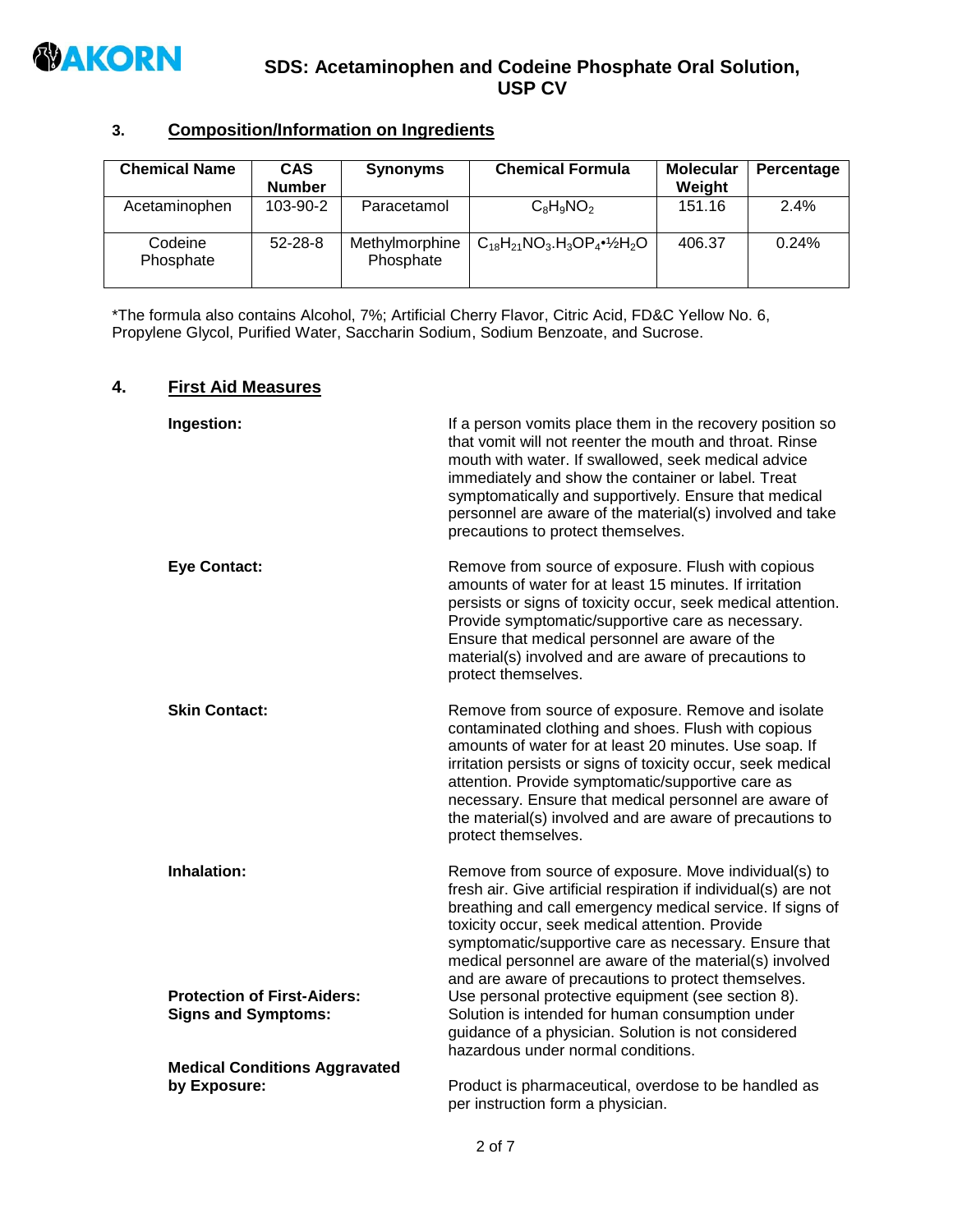

|    | <b>Other Health Warnings:</b>                                                | Toxicity from codeine poisoning includes the opioid triad<br>of: pinpoint pupils, depression of respiration, and loss of<br>consciousness. Convulsions may occur.                                                                                                                                                                                                                                                                                                                                                                                                                                                                                                                                                                                                                                                                                                                                                                                                                 |
|----|------------------------------------------------------------------------------|-----------------------------------------------------------------------------------------------------------------------------------------------------------------------------------------------------------------------------------------------------------------------------------------------------------------------------------------------------------------------------------------------------------------------------------------------------------------------------------------------------------------------------------------------------------------------------------------------------------------------------------------------------------------------------------------------------------------------------------------------------------------------------------------------------------------------------------------------------------------------------------------------------------------------------------------------------------------------------------|
|    |                                                                              | In acetaminophen overdosage: dose-dependent,<br>potentially fatal hepatic necrosis is the most serious<br>adverse effect. Renal tubular necrosis, hypoglycemic<br>coma and thrombocytopenia may also occur.<br>Early symptoms following a potentially hepatotoxic<br>overdose may include: nausea, vomiting diaphoresis and<br>general malaise. Clinical and laboratory evidence of<br>hepatic toxicity may not be apparent until 48 to 72 hours<br>post-ingestion. In adult hepatic toxicity has rarely been<br>reported with acute overdose of less than 10 grams, or<br>fatalities with less than 15 grams.                                                                                                                                                                                                                                                                                                                                                                    |
|    | <b>Notes to Physician:</b>                                                   | Advise patients that some people have a genetic<br>variation that results in codeine changing into morphine<br>more rapidly and completely than other people. Most<br>people are unaware of whether they are an ultra-rapid<br>codeine metabolizer or not. These higher-than-normal<br>levels of morphine in the blood may lead to life-<br>threatening or fatal respiratory depression or signs of<br>overdose such as extreme sleepiness, confusion, or<br>shallow breathing. Children with this genetic variation<br>who were prescribed codeine after tonsillectomy and/or<br>adenoidectomy for obstructive sleep apnea may be at<br>greatest risk based on reports of several deaths in this<br>population due to respiratory depression. Codeine-<br>containing products are contraindicated in all children<br>who undergo tonsillectomy and/or adenoidectomy.<br>Advise caregivers of children receiving codeine-<br>containing products for other reasons to monitor for |
| 5. | <b>Firefighting Measures</b>                                                 | signs of respiratory depression.                                                                                                                                                                                                                                                                                                                                                                                                                                                                                                                                                                                                                                                                                                                                                                                                                                                                                                                                                  |
|    | <b>Suitable Extinguishing Media:</b>                                         | Use water, carbon dioxide, dry chemical or foam as<br>necessary.                                                                                                                                                                                                                                                                                                                                                                                                                                                                                                                                                                                                                                                                                                                                                                                                                                                                                                                  |
|    | <b>Unsuitable Extinguishing Media:</b>                                       | With small quantities use carbon dioxide extinguisher.<br>For large fires use ample quantities of water with dry<br>chemicals or foam as necessary.                                                                                                                                                                                                                                                                                                                                                                                                                                                                                                                                                                                                                                                                                                                                                                                                                               |
|    | <b>Specific Hazards Arising from the Chemical:</b>                           |                                                                                                                                                                                                                                                                                                                                                                                                                                                                                                                                                                                                                                                                                                                                                                                                                                                                                                                                                                                   |
|    | <b>Hazardous Combustion Products:</b>                                        | Not determined.                                                                                                                                                                                                                                                                                                                                                                                                                                                                                                                                                                                                                                                                                                                                                                                                                                                                                                                                                                   |
|    | <b>Other Specific Hazards:</b>                                               | Not determined.                                                                                                                                                                                                                                                                                                                                                                                                                                                                                                                                                                                                                                                                                                                                                                                                                                                                                                                                                                   |
|    | <b>Special Protective Equipment/</b><br><b>Precautions for Firefighters:</b> | Wear self-contained breathing apparatus and full and<br>protective gear.                                                                                                                                                                                                                                                                                                                                                                                                                                                                                                                                                                                                                                                                                                                                                                                                                                                                                                          |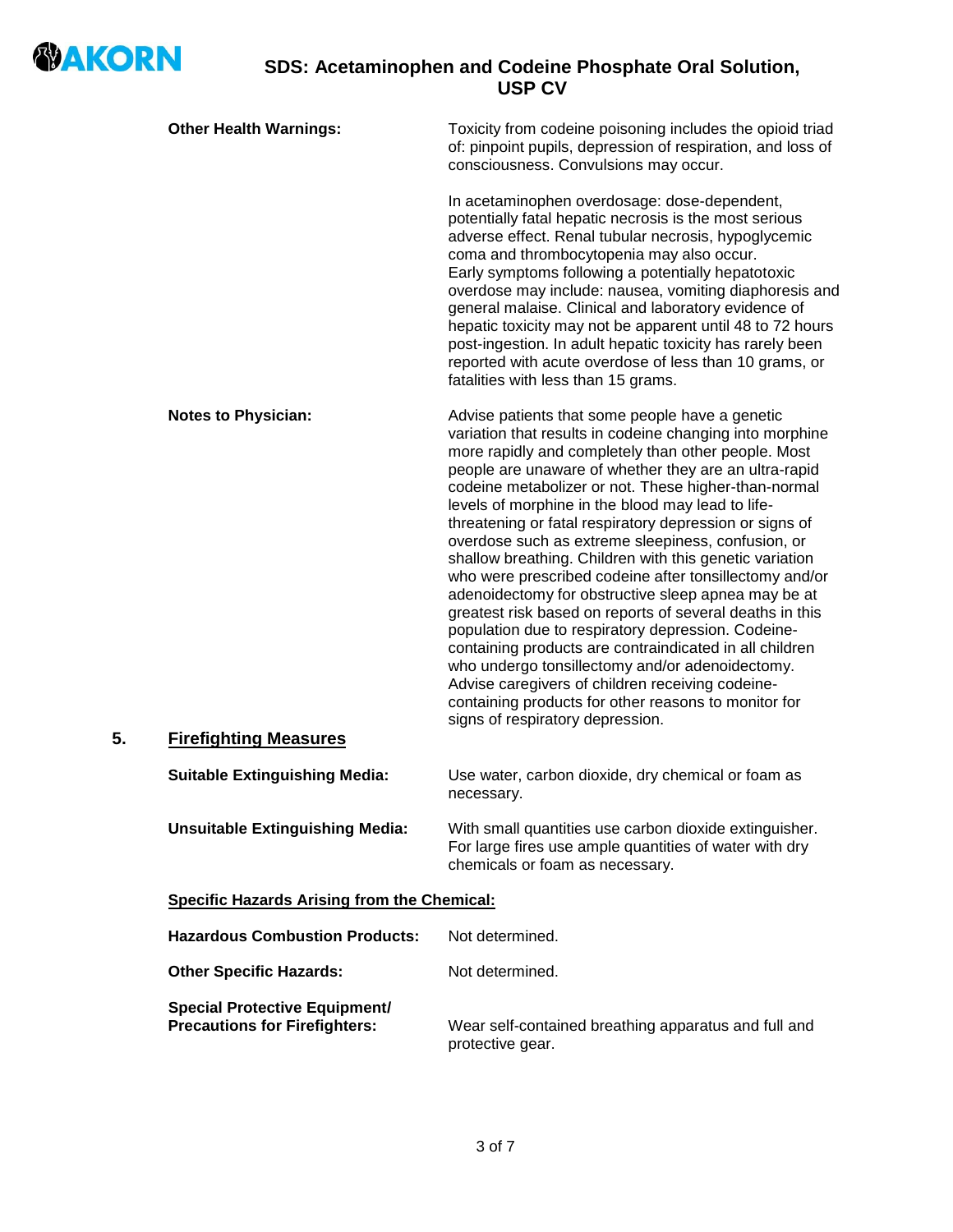

## **6. Accidental Release Measures**

|    | <b>Personal Precautions:</b>                                                   | Use personal protective equipment recommended in<br>Section 8 of this document and isolate the hazard area.                                              |
|----|--------------------------------------------------------------------------------|----------------------------------------------------------------------------------------------------------------------------------------------------------|
|    | <b>Personal Protective Equipment:</b>                                          | For personal protection see section 8.                                                                                                                   |
|    | <b>Methods for Cleaning Up:</b>                                                | Pick up in the most efficient manner. Soak up with<br>sawdust, sand oil dry or other absorbent material.                                                 |
|    | <b>Environmental Precautions:</b>                                              | No data available.                                                                                                                                       |
|    | <b>Reference to Other Sections:</b>                                            | Refer to Sections 8, 12 and 13 for further information.                                                                                                  |
| 7. | <b>Handling and Storage</b>                                                    |                                                                                                                                                          |
|    | <b>Precautions for Safe Handling:</b>                                          | Handle in accordance with product label and/or product<br>insert information. Handle in accordance with good<br>industrial hygiene and safety practices. |
|    | <b>Conditions for Safe Storage,</b><br><b>Including Any Incompatibilities:</b> | Store according to label and/or product insert<br>information. Store away from oxidizing agents and acids.                                               |
|    | <b>Specific End Use:</b>                                                       | Pharmaceuticals.                                                                                                                                         |

## **8. Exposure Controls/Personal Protection**

## **Occupational Exposure Guidelines:**

| <b>Common or Chemical Name</b> | <b>Employee Exposure Limits</b>                                                                                                                                                                                                                                                                          |  |
|--------------------------------|----------------------------------------------------------------------------------------------------------------------------------------------------------------------------------------------------------------------------------------------------------------------------------------------------------|--|
| Acetaminophen                  | $5 \overline{\mathrm{mg/m}^3}$ TWA                                                                                                                                                                                                                                                                       |  |
| <b>Codeine Phosphate</b>       | $200 \text{ mg/m}^3$ TWA                                                                                                                                                                                                                                                                                 |  |
| Alcohol                        | OSHA PEL: 100 ppm                                                                                                                                                                                                                                                                                        |  |
|                                | NIOSH PEL: 1900 mg/m $3$                                                                                                                                                                                                                                                                                 |  |
|                                | NIOSH IDLH: 3300 ppm                                                                                                                                                                                                                                                                                     |  |
|                                | ACGIH REL: 1900 mg/m <sup>3</sup> ; 1000 ppm                                                                                                                                                                                                                                                             |  |
|                                | ACGIH TLV: 1000 ppm TWA                                                                                                                                                                                                                                                                                  |  |
|                                | STEL: 1000 ppm                                                                                                                                                                                                                                                                                           |  |
| <b>Engineering Controls:</b>   | Not required for the normal use of this product.<br>Engineering controls should be used as the primary<br>means to control exposures.                                                                                                                                                                    |  |
| <b>Respiratory Protection:</b> | Where respirators are deemed necessary to reduce or<br>control occupational exposures, use NIOSH-approved<br>respiratory protection and have an effective respirator<br>program in place (applicable U.S. regulation OSHA 29<br>CFR 1910.134).                                                           |  |
| <b>Eyes Protection:</b>        | Safety glasses with side shields are recommended.<br>Face shields or goggles may be required if splash<br>potential exists or if corrosive materials are present.<br>Approved eye protection (e.g., bearing the ANSI Z87 or<br>CSA stamp) is preferred. Maintain eyewash facilities in<br>the work area. |  |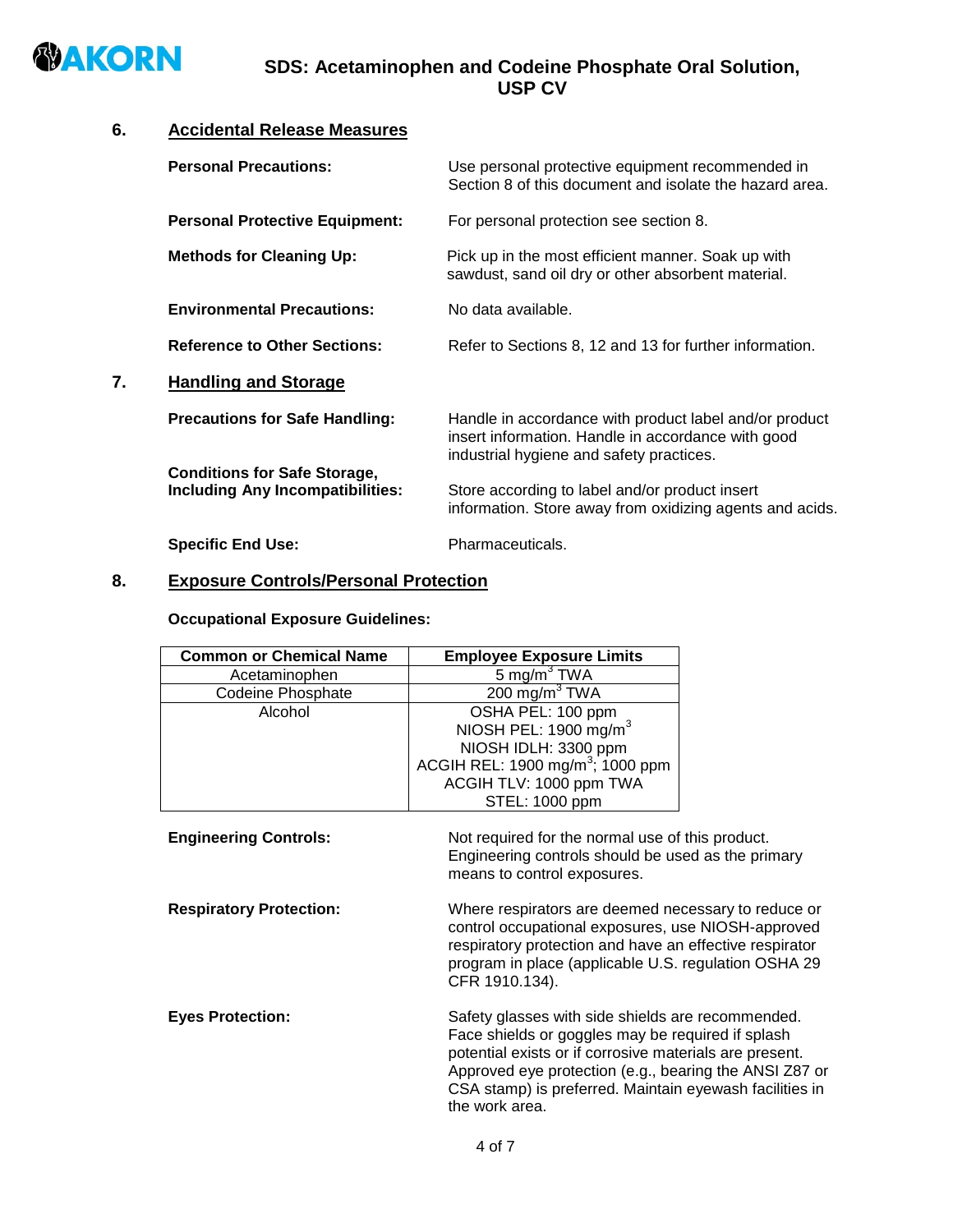

**10.** 

## **SDS: Acetaminophen and Codeine Phosphate Oral Solution, USP CV**

**Hand Protection:** Chemically compatible gloves are recommended. For handling solutions, ensure that the glove material is protective against the solvent being used. Use handling practices that minimize direct hand contact. Employees who are sensitive to natural rubber (latex) should use nitrile or other synthetic non-latex gloves. Use of powdered latex gloves should be avoided due to the risk of latex allergy.

**Skin Protection:** Protective laboratory coat, apron, or disposable garment.

## **9. Physical and Chemical Properties**

| <b>Physical State/Color:</b><br>Odor:<br><b>Odor Threshold:</b><br>pH:<br><b>Melting Point:</b><br><b>Freezing Point:</b><br><b>Boiling Point:</b><br><b>Flash Point:</b><br><b>Evaporation Rate:</b><br>Flammability (solid, gas):<br><b>Flammability Limit - Lower:</b><br><b>Flammability Limit - Upper:</b><br>Vapor Pressure:<br><b>Vapor Density:</b><br><b>Relative Density:</b><br>Solubility(ies): | Yellow to Amber thick clear syrup.<br>Cherry aroma.<br>No data available.<br>No data available.<br>No data available.<br>No data available.<br>No data available.<br>$>150^{\circ}$ F.<br>Same as water.<br>No data available.<br>No data available.<br>No data available.<br>No data available.<br>$>1$ .<br>No data available.<br>No data available. |
|-------------------------------------------------------------------------------------------------------------------------------------------------------------------------------------------------------------------------------------------------------------------------------------------------------------------------------------------------------------------------------------------------------------|--------------------------------------------------------------------------------------------------------------------------------------------------------------------------------------------------------------------------------------------------------------------------------------------------------------------------------------------------------|
| <b>Partition Coefficient</b><br>(n-octanol/water):<br><b>Auto-Ignition Temperature:</b><br><b>Decomposition Temperature:</b><br><b>Viscosity:</b>                                                                                                                                                                                                                                                           | No data available.<br>No data available.<br>No data available.<br>No data available.                                                                                                                                                                                                                                                                   |
| <b>Stability and Reactivity</b>                                                                                                                                                                                                                                                                                                                                                                             |                                                                                                                                                                                                                                                                                                                                                        |
| <b>Reactivity:</b>                                                                                                                                                                                                                                                                                                                                                                                          | No data available.                                                                                                                                                                                                                                                                                                                                     |
| <b>Chemical Stability:</b>                                                                                                                                                                                                                                                                                                                                                                                  | Stable under recommended storage conditions. Avoid<br>sources of ignition.                                                                                                                                                                                                                                                                             |
| <b>Possibility of Hazardous Reactions:</b>                                                                                                                                                                                                                                                                                                                                                                  | No data available.                                                                                                                                                                                                                                                                                                                                     |
| <b>Conditions to Avoid (e.g., static</b><br>discharge, shock, or vibration):                                                                                                                                                                                                                                                                                                                                | No data available.                                                                                                                                                                                                                                                                                                                                     |
| <b>Incompatible Materials:</b>                                                                                                                                                                                                                                                                                                                                                                              | Strong oxidizer.                                                                                                                                                                                                                                                                                                                                       |
| <b>Hazardous Decomposition</b><br><b>Products:</b>                                                                                                                                                                                                                                                                                                                                                          | Does not undergo explosive decomposition.                                                                                                                                                                                                                                                                                                              |
| <b>Hazardous Polymerization:</b>                                                                                                                                                                                                                                                                                                                                                                            | Will not occur.                                                                                                                                                                                                                                                                                                                                        |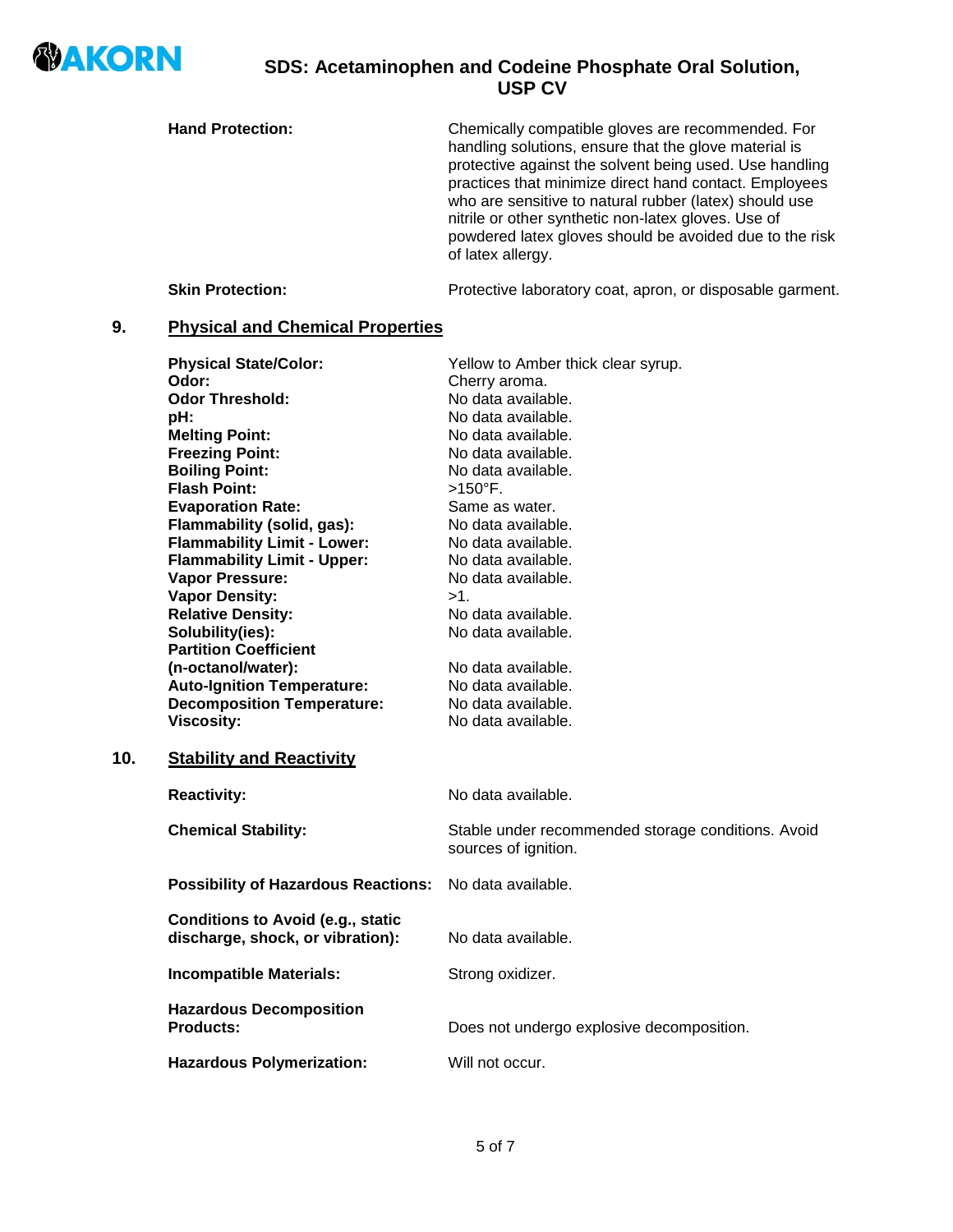

## **11. Toxicological Information**

#### **Information on the Likely Routes of Exposure:**

|     | Inhalation:<br>Ingestion:<br><b>Skin Contact:</b><br><b>Eye Contact:</b>                                                                                                                                                                                                                                                  | No data available.<br>No data available.<br>No data available.<br>No data available.                                                                                                                                                           |
|-----|---------------------------------------------------------------------------------------------------------------------------------------------------------------------------------------------------------------------------------------------------------------------------------------------------------------------------|------------------------------------------------------------------------------------------------------------------------------------------------------------------------------------------------------------------------------------------------|
|     | Symptoms Related to the Physical,<br><b>Chemical and Toxicological</b><br><b>Characteristics:</b><br>Delayed and Immediate Effects of<br><b>Exposure:</b>                                                                                                                                                                 | See Section 4. To the best of our knowledge, the<br>chemical, physical and toxicological properties have not<br>been thoroughly investigated.<br>No data available.                                                                            |
|     | <b>Acute Toxicity - Oral:</b><br><b>Acute Toxicity - Dermal:</b><br><b>Acute Toxicity - Inhalation:</b><br><b>Corrosivity:</b><br><b>Dermal Irritation:</b><br>Eye Irritation:<br>Sensitization:<br><b>Toxicokinetics/Metabolism:</b><br><b>Target Organ Effects:</b><br><b>Reproductive Effects:</b><br>Carcinogenicity: | No data available.<br>No data available.<br>No data available.<br>No data available.<br>No data available.<br>No data available.<br>No data available.<br>No data available.<br>No data available.<br>No data available.<br>No data available. |
|     | National Toxicology Program (NTP):                                                                                                                                                                                                                                                                                        | Not considered to be a carcinogen.                                                                                                                                                                                                             |
|     | International Agency for Research on<br>Cancer (IARC):                                                                                                                                                                                                                                                                    | Not considered to be a carcinogen.                                                                                                                                                                                                             |
|     | Occupational Safety and Health<br>Administration (OSHA):                                                                                                                                                                                                                                                                  | Not considered to be a carcinogen.                                                                                                                                                                                                             |
|     | <b>Mutagenicity:</b>                                                                                                                                                                                                                                                                                                      | No data available.                                                                                                                                                                                                                             |
|     | <b>Aspiration Hazard:</b>                                                                                                                                                                                                                                                                                                 | Based on available data, the classification criteria are<br>not met.                                                                                                                                                                           |
| 12. | <b>Ecological Information</b>                                                                                                                                                                                                                                                                                             |                                                                                                                                                                                                                                                |
|     | <b>Ecotoxicity</b>                                                                                                                                                                                                                                                                                                        |                                                                                                                                                                                                                                                |
|     | <b>Aquatic:</b><br><b>Terrestrial:</b><br><b>Persistence and Degradability:</b><br><b>Bioaccumulative Potential:</b><br><b>Mobility in Soil:</b><br><b>Mobility in Environment:</b><br><b>Other Adverse Effects:</b>                                                                                                      | No data available.<br>No data available.<br>No data available.<br>No data available.<br>No data available.<br>No data available.<br>No data available.                                                                                         |